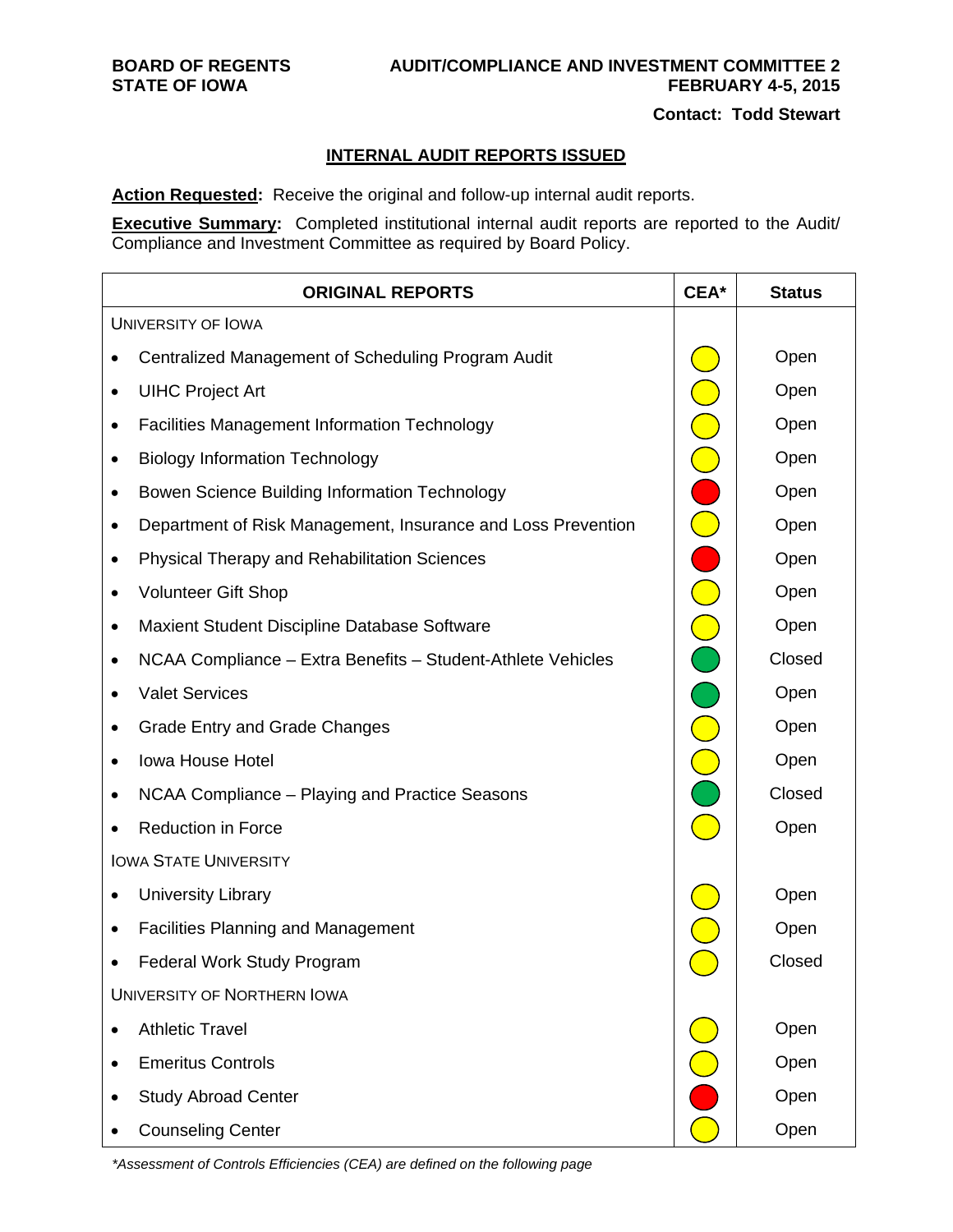# **FOLLOW-UP REPORTS**

UNIVERSITY OF IOWA

| $\bullet$ | Biochemistry                                                        | Closed |
|-----------|---------------------------------------------------------------------|--------|
| $\bullet$ | Carver College of Medicine Administration                           | Closed |
| ٠         | Center for Biocatalysis and Bioprocessing                           | Closed |
| ٠         | National Advanced Driving Simulator Information Technology          | Closed |
| $\bullet$ | <b>University Dining Inventory Processes</b>                        | Closed |
| ٠         | <b>Accounts Payable and Purchasing</b>                              | Closed |
| ٠         | <b>Student Activity Fees</b>                                        | Closed |
| ٠         | <b>Student Course Fees</b>                                          | Closed |
| ٠         | Department of Family Medicine                                       | Closed |
| $\bullet$ | <b>University Counseling Services</b>                               | Closed |
| ٠         | <b>Recharge Centers</b>                                             | Closed |
| $\bullet$ | AcuDose                                                             | Closed |
| $\bullet$ | <b>Sports Clubs</b>                                                 | Closed |
| $\bullet$ | <b>UIHC Contract Compliance</b>                                     | Closed |
| $\bullet$ | College of Engineering Sponsored Research Administration            | Closed |
|           | <b>IOWA STATE UNIVERSITY</b>                                        |        |
| $\bullet$ | Department of Physics and Astronomy                                 | Closed |
| ٠         | Procure-to-Pay Process                                              | Closed |
| ٠         | Department of Animal Science - Farms                                | Closed |
| ٠         | Campus Safety and Security Reporting under the Higher Education Act | Closed |
| $\bullet$ | <b>Federal Work Study Program</b>                                   | Closed |
|           | <b>UNIVERSITY OF NORTHERN IOWA</b>                                  |        |
| $\bullet$ | <b>Public Safety</b>                                                | Closed |
| ٠         | <b>Research and Sponsored Programs</b>                              | Closed |
| $\bullet$ | <b>McNair Scholars Program</b>                                      | Closed |
|           | Student Organizations and Intramural & Club Sports                  | Closed |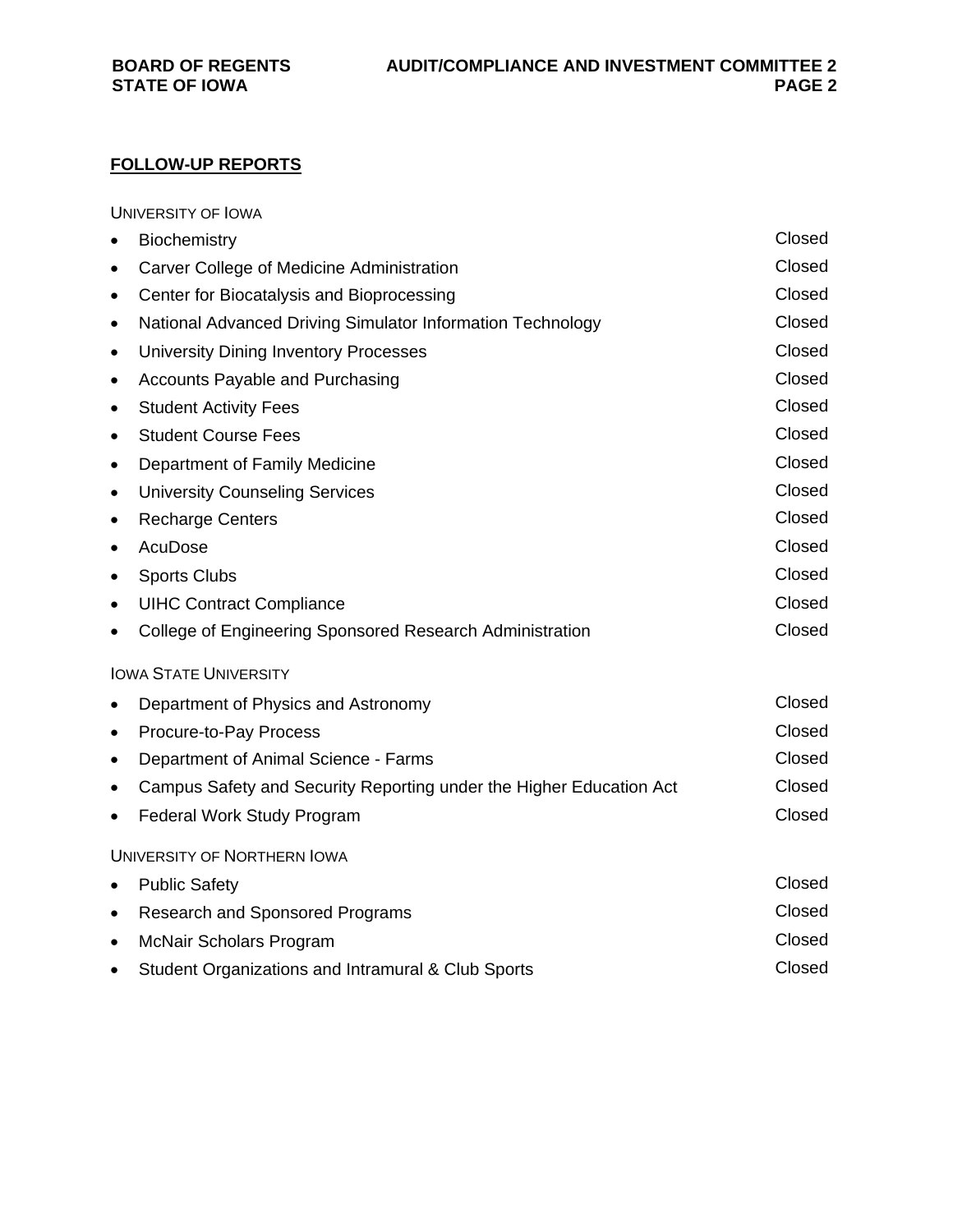|                     | AUULUUMLINT UT CUNTINULU / LITTUILINULU (ULA)                                                                                                             |  |  |
|---------------------|-----------------------------------------------------------------------------------------------------------------------------------------------------------|--|--|
|                     | Could seriously affect several areas within the University. Exposes the University<br>$\bullet$<br>to unacceptable risks or liability if not corrected OR |  |  |
| <b>HIGH</b>         | Involves difficult issues requiring the attention of executive management OR<br>$\bullet$                                                                 |  |  |
|                     | Involves compliance with Federal, State, or other laws and could result in serious<br>$\bullet$<br>consequences if not implemented OR                     |  |  |
|                     | Unacceptable weakness in the internal and/or accounting controls OR<br>$\bullet$                                                                          |  |  |
|                     | Substantial savings (perhaps millions) can potentially be realized by correcting.<br>$\bullet$                                                            |  |  |
|                     | Could seriously affect a department or area within the University OR<br>$\bullet$                                                                         |  |  |
| <b>MODERATE</b>     | Involves a difficult issue requiring the attention of upper management OR<br>$\bullet$                                                                    |  |  |
|                     | Involves compliance with Federal, State or other law and could result in minor<br>$\bullet$<br>consequences if not implemented OR                         |  |  |
|                     | Weakness in the internal and/or accounting controls OR<br>$\bullet$                                                                                       |  |  |
|                     | Savings (perhaps thousands) can potentially be realized by correcting.<br>$\bullet$                                                                       |  |  |
|                     | Can affect a department or may be common to several areas OR<br>$\bullet$                                                                                 |  |  |
| <b>LOW</b>          | Could result in improved internal and accounting control OR<br>$\bullet$                                                                                  |  |  |
|                     | Can be corrected relatively easy OR<br>$\bullet$                                                                                                          |  |  |
|                     | Could result in improved efficiency or effectiveness of operations OR<br>$\bullet$                                                                        |  |  |
|                     | No reportable observations or corrective action taken prior to report issuance.<br>$\bullet$                                                              |  |  |
| <b>CONSULTATION</b> | Auditors provided consultation only, without thorough assessment<br>$\bullet$                                                                             |  |  |
|                     | No audit recommendations at this time.<br>$\bullet$                                                                                                       |  |  |
|                     |                                                                                                                                                           |  |  |

**ASSESSMENT OF CONTROLS / EFFICIENCIES (CEA)** 

*The internal auditors have utilized the colors for the control / efficiency assessment (CEA) in evaluating each overall audit report.* 

#### **The University of Iowa Centralized Management of Scheduling Program Audit**

# *Issued August 22, 2014 Issued August 22, 2014 Issued August 22, 2014*

The Centralized Management of Scheduling Program audit was performed to examine business operations for reasonable internal controls and processes. Audit recommendations include enhancing communication with associated departments to efficiently correct scheduling errors, monitoring physician template compliance with UIP Scheduling Guidelines, monitoring approval of bumped/cancelled clinics, and communicating official procedures for the hourly employee support service it provides to associated departments. Management expects to complete its action plans by December 2014.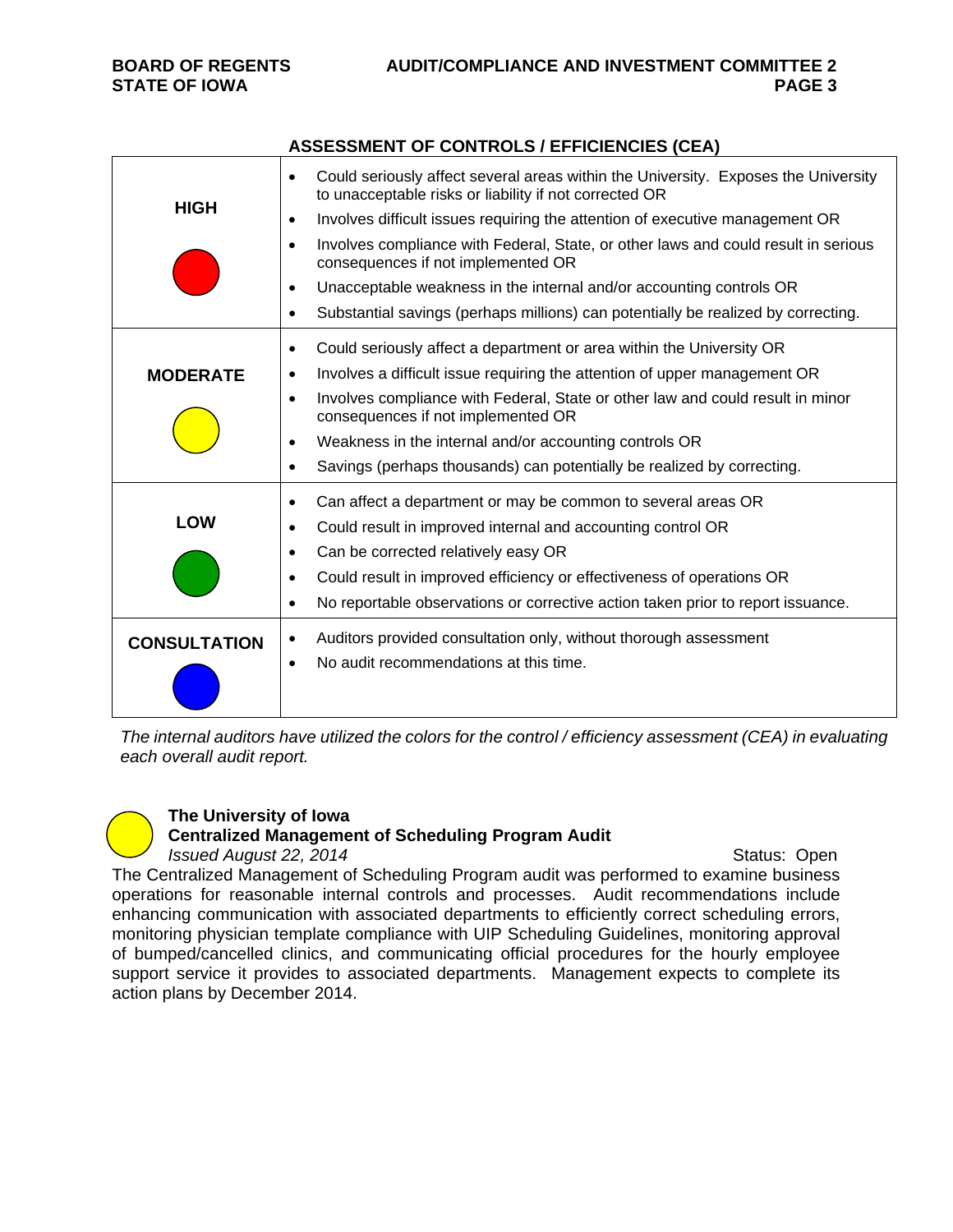#### **The University of Iowa UIHC Project Art**

*Issued August 22, 2014 Issued August 22, 2014 Status: Open* 

The UIHC Project Art audit was performed to examine the operations for reasonable internal controls and processes. Audit recommendations include completing a full inventory, implementing inventory best practices, implementing controls to track door access, ensure compliance with state fire code, ensuring procurement card compliance with regard to reconciliation and safekeeping, and implementing cash handling policies. Management expects to complete its action plans by May 2015.

## **The University of Iowa**

### **Facilities Management Information Technology**

*Issued August 22, 2014 Issued August 22, 2014 ISSUED ISSUED Status: Open* The audit was performed to evaluate the adequacy of Information Technology controls in the Facilities Management department, and to ensure that university policies are followed and IT best practices are in place. Audit recommendations include improving password management and distribution, conducting regular user access reviews, enhancing Disaster Recovery/Business Continuation plans, securing departmental websites, documenting IT assets, and scanning departmental shared drives and computers for sensitive data. Management expects to complete its action plans by December 2014.

# **The University of Iowa Biology Information Technology**

*Issued September 23, 2014 ISSUED <b>Status: Open* 

The Biology department, within the College of Liberal Arts and Sciences, has two full time and several student Information Technology (IT) staff members that support the needs of departmental faculty, staff, and students. This audit focused on the IT support processes. Audit recommendations include performing regular vulnerability scans on departmental infrastructure, securing physical access to the Biology server room, and improving IT support and disaster recovery documentation. Management expects to complete its action plans by September 2015.



# **The University of Iowa**

## **Bowen Science Building Information Technology**

*Issued September 23, 2014 ISSUED <b>Status: Open* 

The Bowen Science Building Information Technology audit was performed to provide assurances that departments are effectively managing IT systems and purchasing IT equipment according to policy. Audit recommendations include upgrading computers to supported operating systems, properly backing up data, setting up user accounts and passwords according to policy, installing antivirus software and scheduling vulnerability scans. Management expects to complete its action plans by January 2016.

## **The University of Iowa**

#### **Department of Risk Management, Insurance and Loss Prevention**  *Issued September 23, 2014 ISSUED <b>Status: Open*

The Department of Risk Management, Insurance and Loss Prevention audit was performed to examine the operations for reasonable internal controls and processes. Audit recommendations include regularly scanning department systems for sensitive information and securing any identified, regularly reviewing the Driver's License Review system for data accuracy and appropriate access, updating department website, revising the insurance renewal form, discontinuing the use of generic temporary user accounts, reconciling department expense accounts in a timely manner, and determining the optimal number of Pcards for the department. Management expects to complete its action plans by March 2015.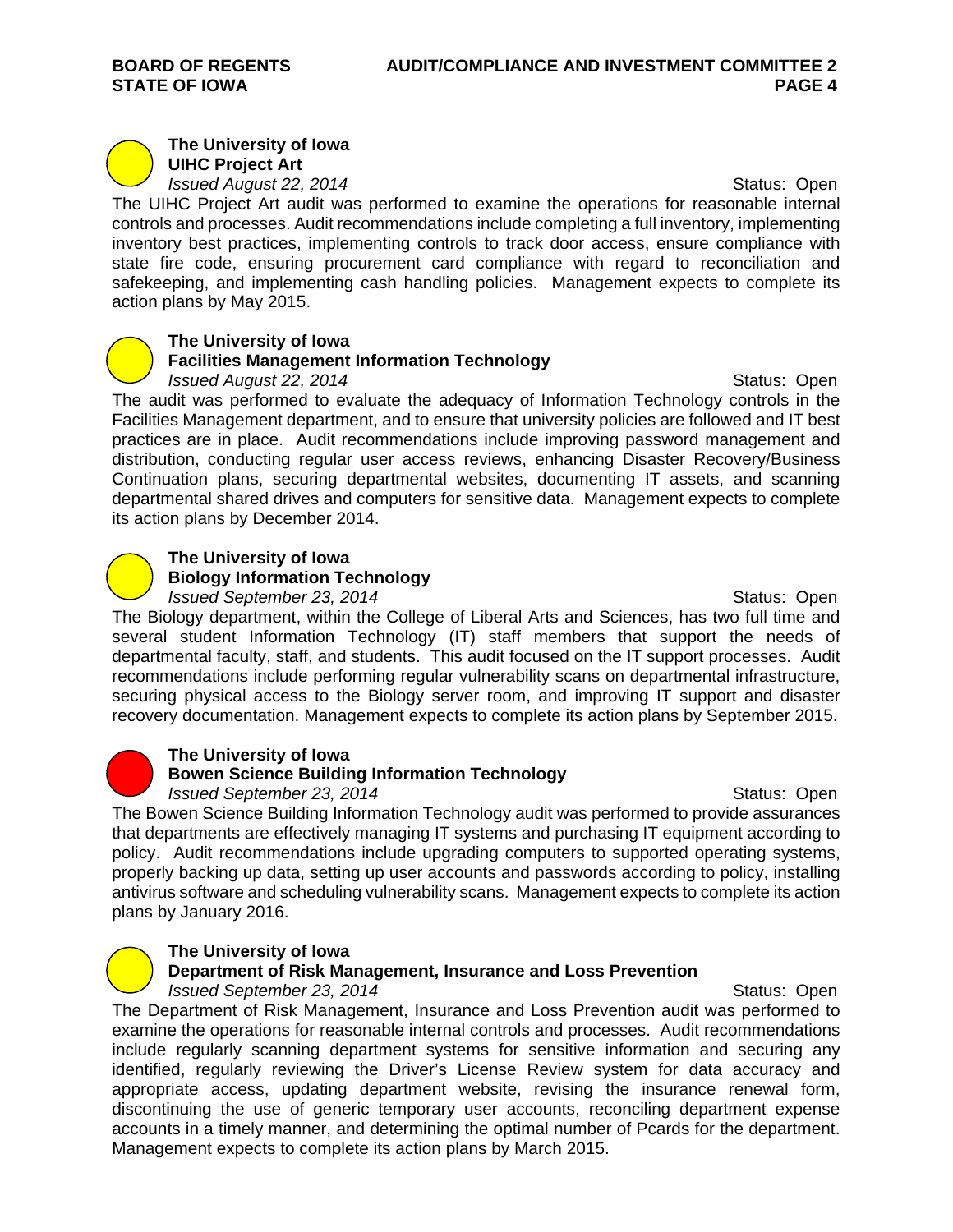#### **The University of Iowa Physical Therapy and Rehabilitation Sciences**  *Issued October 8, 2014 ISSUED <b>Status: Open*

The Physical Therapy and Rehabilitation Sciences audit was performed to determine whether internal controls are effective and processes are operating effectively. Primary audit recommendations include improving the communication between the Director and the Departmental Administrator, rewriting the departmental incentive plan to meet the desired needs of the department, using furloughs appropriately, improving grant management through increased communication with principal investigators and sponsors, and additional oversight from College of Medicine administration. Management expects to complete its action plans by January 2015.



## **The University of Iowa Volunteer Gift Shop**

*Issued October 8, 2014 ISSUED <b>Status: Open* 

The Volunteer Gift Shop audit was performed to examine the operations for reasonable internal controls and processes. Audit recommendations include adequately reconciling financial reports, reviewing approval workflow paths, placing appropriate controls in place for cash handling processes, implementing inventory best practices and fire safety measures, and deactivating noncurrent employees from the inventory system. Management expects to complete its action plans by November 2014.



# **The University of Iowa**

# **Maxient Student Discipline Database Software**

*Issued November 11, 2014 ISSUED ISSUED* **Status: Open** 

Maxient is a vended software-as-a-service application for the management of student and academic misconduct records. Audit recommendations were made for the management of system access and the verification of FERPA training for system users. Management expects to complete its action plans by November 2014.



### **The University of Iowa NCAA Compliance – Extra Benefits – Student-Athlete Vehicles**  *Issued November 11, 2014 Issued November 11, 2014 Issued Reserves*

As a Division I member, the University of Iowa is obligated to comply with the National Collegiate Athletic Association (NCAA) rules and regulations. This audit was performed to fulfill the portion of the NCAA's requirement related to extra benefits and student-athlete vehicles. No findings were identified and the audit is closed.



# **The University of Iowa Valet Services**

action plan by December 2014.

*Issued November 11, 2014 ISSUED <b>Status: Open* The University of Iowa Hospitals and Clinics Valet Services operations were evaluated. Audit recommendations include improving controls over valet dashboard tickets, updating workflow paths, monitoring annual trainings for HIPAA and cash handling requirements, and removing terminated employees' access to the cash register system. Management expects to complete its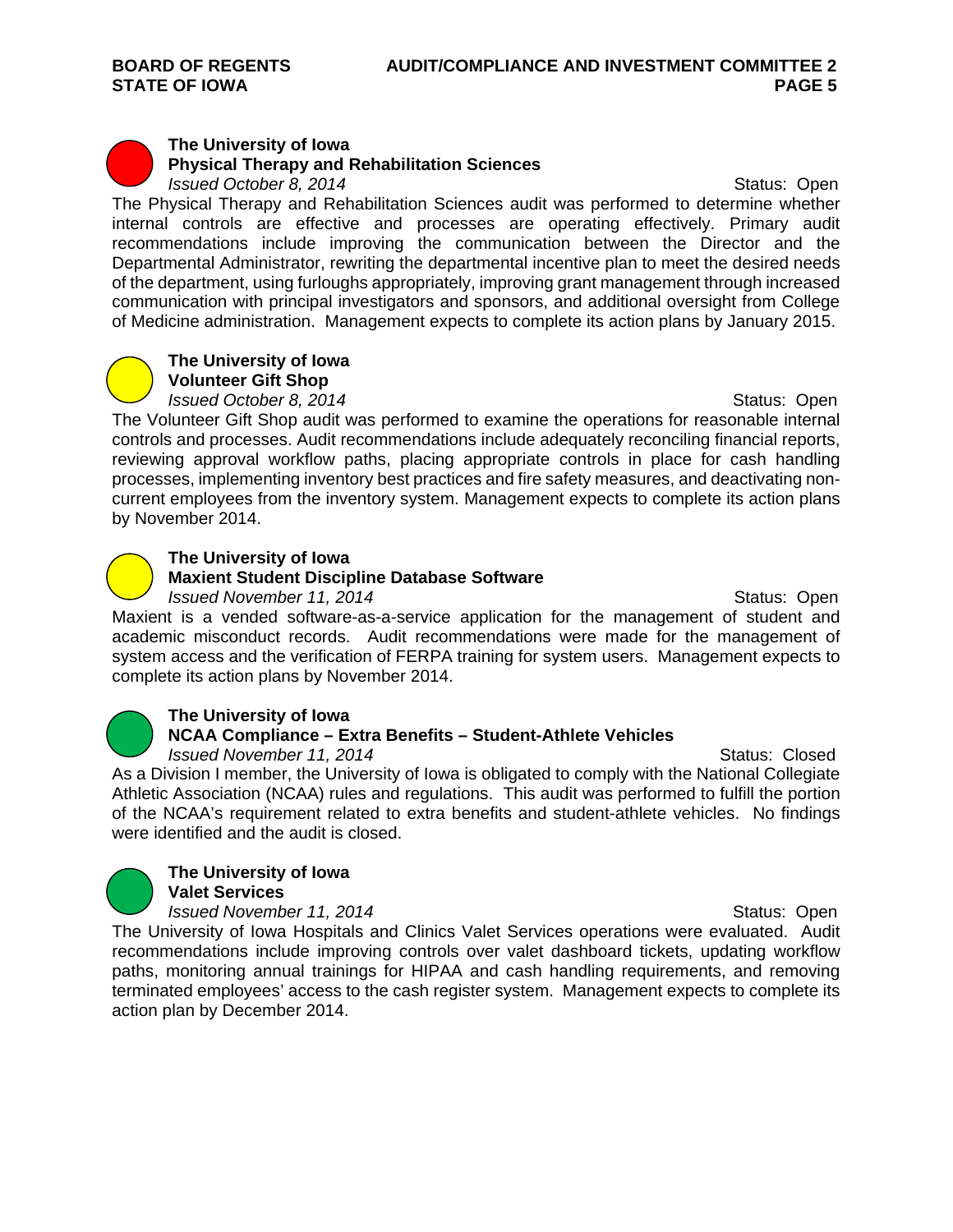#### **The University of Iowa Grade Entry and Grade Changes**  *Issued December 19, 2014 ISSUED <b>Status: Open*

Course grades are entered into the student records system, Made At the University of Iowa (MAUI), which has been the authoritative source for grades since the fall 2012 academic term. The audit focused on MAUI access to student records, authorizations within the grade entry and grade change processes, logging, batch processing, and grade validation. Audit recommendations include requiring Departmental Executive Officer (DEO) approval for all grades entered into MAUI, appropriate segregation of duties with regard to authorizations captured electronically in MAUI, and the use of elevated accounts for changing production data. Management expects to complete its action plans by May 2015.



### **The University of Iowa Iowa House Hotel**

*Issued December 19, 2014 ISSUED 2014* **Status: Open** 

The Iowa House Hotel is comprised of 96 guest rooms and 38 employees that accommodated over 17,000 guests who generated \$1.2 million of revenue and a surplus of over \$260,000 in Fiscal Year 2014. Audit recommendations include establishing procedures for documenting and reviewing price adjustments to guests' stays, logging issued parking passes, securing storage of cash equivalents, requiring a valid form of payment at the time of arrival for all guests, and increasing password requirements to comply with the University Enterprise Password Policy. Management expects to complete its action plan by June 2015.



# **The University of Iowa**

# **NCAA Compliance – Playing and Practice Seasons**

*Issued December 19, 2014 ISSUED <b>Status: Closed* Status: Closed

As a Division I member, the University of Iowa is obligated to comply with the National Collegiate Athletic Association (NCAA) rules and regulations. This audit was performed to fulfill the portion of the NCAA's requirement related to playing and practice seasons. No findings were identified and the audit is closed.



# **The University of Iowa**

**Reduction in Force** 

*Issued December 19, 2014 ISSUED <b>Status: Open* A Reduction in Force (RIF) is used when departments determine staff reductions are necessary due to funding reductions, reorganization, or the evolution of services. RIFs require the approval of a RIF plan in the on-line RIF system prior to implementation. Audit recommendations include establishing a maximum timeframe between RIF approval and implementation, requiring approved RIFs amended to include a lump sum offer to be resubmitted for approval, and review of access to systems used in managing RIFs. Management expects to complete its action plans by February 2015.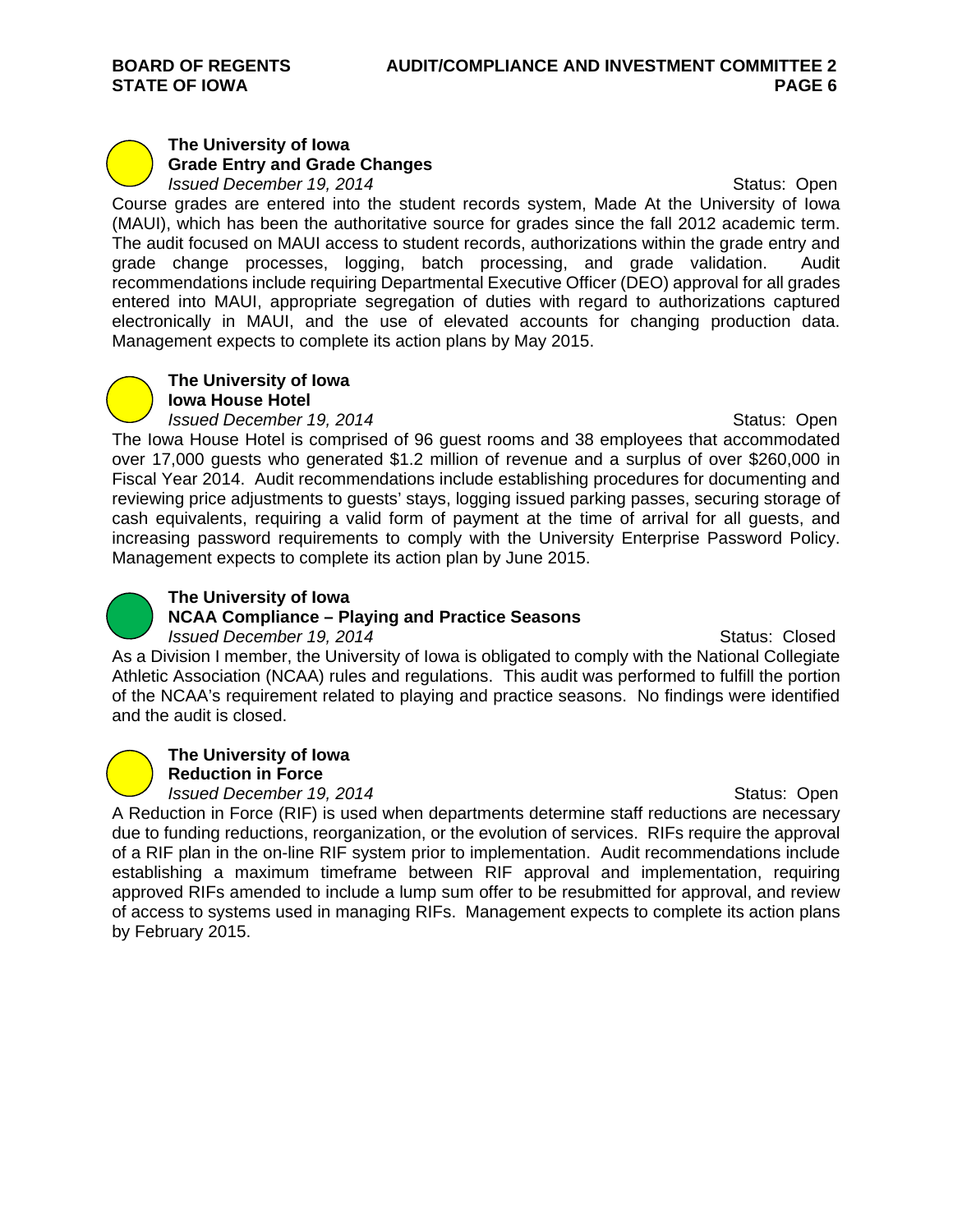#### **Iowa State University University Library**

*Issued August 27, 2014 Issued August 27, 2014 Status: Open* 

This audit was performed to evaluate the adequacy of significant administrative processes to provide reasonable assurance that internal controls are in place and operating as intended. Audit recommendations included documenting appropriate institutional oversight where the University community and general public would be served by following non-competitive procedures in the procurement of academic materials, creating a procedure document detailing budgetary processes, replacing the alarm system at the Special Collection Department and periodically reviewing the access needs of ISU Dining staff at the Bookends Café to ensure access is tied to a business purpose. Management expects to complete its action plans by February 2015.



# **Iowa State University Facilities Planning and Management**

*Issued October 1, 2014 ISSUED <b>Status: Open* Facilities Planning and Management (FP&M) is a service organization consisting of seven divisions providing the university community with a safe, comfortable, and usable environment including all buildings, grounds, walks, drives, parking lots, and utility systems belonging to the university. The audit reviewed the operations for the Facilities Services division of FP&M. Primary recommendations included documenting the status of work orders with supporting information and notes and establishing a process for inventorying and tracking non-capitalized equipment. Management expects to complete its action plans by November 2014.



# **Iowa State University**

**Federal Work Study Program** 

*Issued November 10, 2014 ISSUED <b>Status: Closed* Status: Closed

The Federal Work Study program subsidizes the wage cost of hiring approved student employees for on-and-off-campus non-profit employment. Over \$1 million dollars was drawn down from the Department of Education to support over 1,700 students participating in the work-study program at the University throughout the 2013-14 academic year. Audit work performed shows that the Office of Student Financial Aid has developed a control environment that addresses most major administrative and compliance risks related to this program. However, one recommendation was made to improve the oversight of employee timesheet certification.



#### **University of Northern Iowa Athletic Travel**

*Issued September 17, 2014* **Status: Open Status: Open** The audit was performed to provide reasonable assurance athletic travel is operating efficiently, effectively, and complying with University policies and procedures and regulations. Travel forms, purchasing and general disbursements, safety, and operational procedures were examined. Audit recommendations include improving approval processes, travel expenditure procedures, safety, and reviewing the efficiency of the program. Management expects to complete its action plans by June 2015.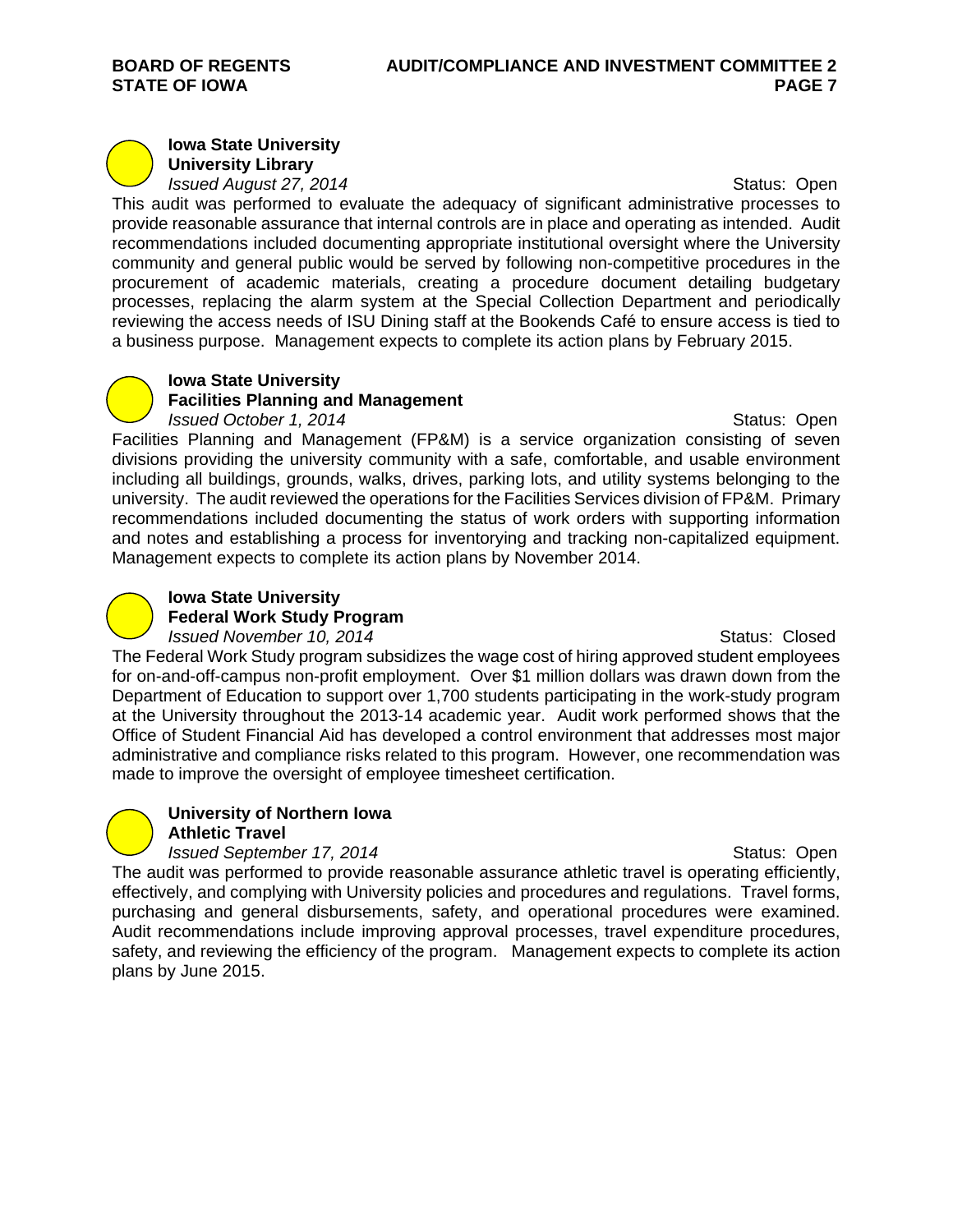# **University of Northern Iowa Emeritus Controls**

*Issued September 17, 2014* **Status: Open** Status: Open

The audit was performed to provide reasonable assurance emeritus status is controlled efficiently, effectively and complying with University policies and procedures and applicable laws and regulations. Audit procedures focused on emeriti employment activities and operations, including controls associated with managing emeritus status, rights, and optional benefits. Improvements were recommended for policy revision, sponsored research, part-time employment, parking permits, and inclusion in the University directory and use of identification cards. Management expects to complete its action plans by June 2015.



#### **University of Northern Iowa Study Abroad Center**

*Issued December 18, 2014 ISSUED 2014 ISSUED 2014* **Status: Open** The study abroad center offers programs to students in over 60 countries and administers over 20 faculty led programs. Audit recommendations include improving documentation, segregation of duties, and following University policies. The lack of these controls led to the mismanagement of funds. Management expects to complete its action plans by September 2015.



# **University of Northern Iowa**

**Counseling Center** 

*Issued December 18, 2014* **Status: Open Status: Open** The Counseling Center serves student clients with mental health counseling and is primarily funded by the general fund and the mandatory student health fee. Audit recommendations focused on improving revenue billing and management, closing the testing account to the operational account, upgrading the Center's recording system, and additional security and monitoring of the information system servers. Management expects to complete its action plans by August 2015.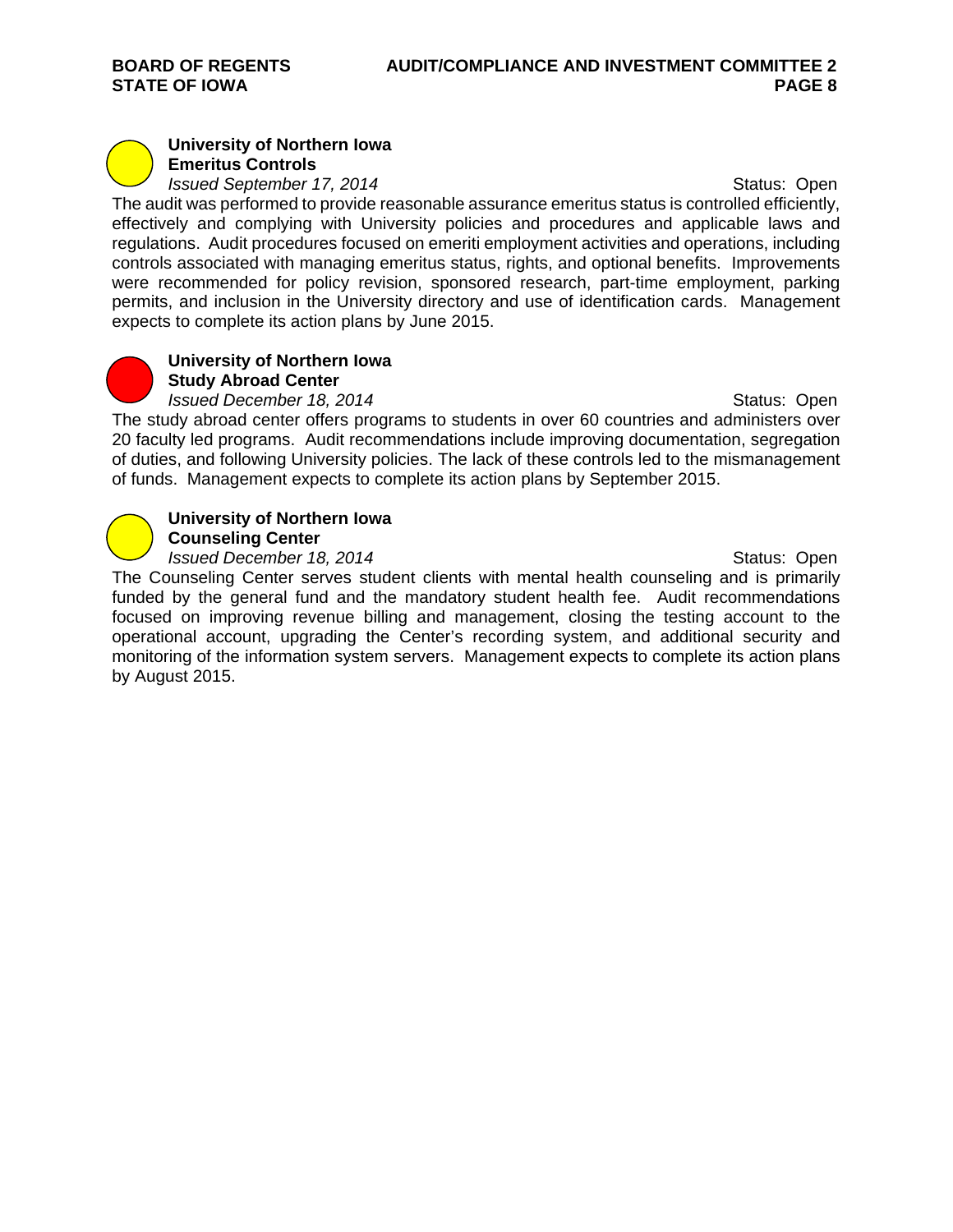**STATE OF IOWA** 

# **STATUS OF AUDIT FOLLOW-UPS**

#### **University of Iowa**

|                  | <b>Title</b>                                                                     | <b>Report Date</b> | Original<br><b>Follow-Up</b><br><b>Date</b> | <b>Revised</b><br><b>Follow-Up</b><br>Date | <b>Action Status</b> |
|------------------|----------------------------------------------------------------------------------|--------------------|---------------------------------------------|--------------------------------------------|----------------------|
| $\overline{1}$ . | <b>Tippie College of Business</b>                                                | May 14, 2013       | Nov 2013                                    | <b>July 2014</b>                           |                      |
| 2.               | Iowa Comprehensive Lung Imaging Center                                           | April 22, 2014     | June 2014                                   |                                            |                      |
| Β.               | NCAA – Commitment of Personnel to Rules –<br>Coaching Staff Limits and Contracts | April 22, 2014     | <b>July 2014</b>                            | Jan 2015                                   |                      |
| 4.               | College of Nursing                                                               | Mar 28, 2014       | Aug 2014                                    |                                            |                      |
| 5.               | <b>Office of Animal Resources</b>                                                | Aug 20, 2013       | Sept 2014                                   |                                            |                      |
| 6.               | Observation Patient Status - Revenue Loss                                        | July 14, 2014      | Oct 2014                                    |                                            |                      |
| 7.               | Department of Radiology                                                          | April 22, 2014     | Jan 2015                                    |                                            |                      |
| 8.               | <b>UIHC Dialysis Services</b>                                                    | July 14, 2014      | Jan 2015                                    |                                            |                      |
| I9.              | <b>Onboarding Audit</b>                                                          | June 17, 2014      | Feb 2015                                    |                                            |                      |
|                  | 10. MAUI Billing                                                                 | Feb 20, 2014       | Mar 2015                                    |                                            |                      |
| 11.              | <b>University Libraries</b>                                                      | April 22, 2014     | Mar 2015                                    |                                            |                      |

### **Iowa State University**

| Title          | <b>Report Date</b> | Original<br><b>Follow-Up</b><br><b>Date</b> | <b>Revised</b><br><b>Follow-Up</b><br><b>Date</b> | <b>Action Status</b> |
|----------------|--------------------|---------------------------------------------|---------------------------------------------------|----------------------|
| 12. ISU Dining | May 13, 2014       | Jan 2015                                    |                                                   |                      |

### **University of Northern Iowa**

| <b>Title</b>                         | <b>Report Date</b> | Original<br>Follow-Up<br><b>Date</b> | <b>Revised</b><br><b>Follow-Up</b><br><b>Date</b> | <b>Action Status</b> |
|--------------------------------------|--------------------|--------------------------------------|---------------------------------------------------|----------------------|
| 13. Jacobson Center                  | April 2, 2014      | Jan 2015                             |                                                   |                      |
| 14. Wellness and Recreation Services | April 2, 2014      | Jan 2015                             |                                                   |                      |
| 15. International Student Teaching   | May 7, 2014        | Jan 2015                             |                                                   |                      |
| 16. Psychological Assessment Clinic  | May 7, 2014        | Jan 2015                             |                                                   |                      |
| 17. Physical Plant Administration    | July 8, 2014       | May 2015                             |                                                   |                      |